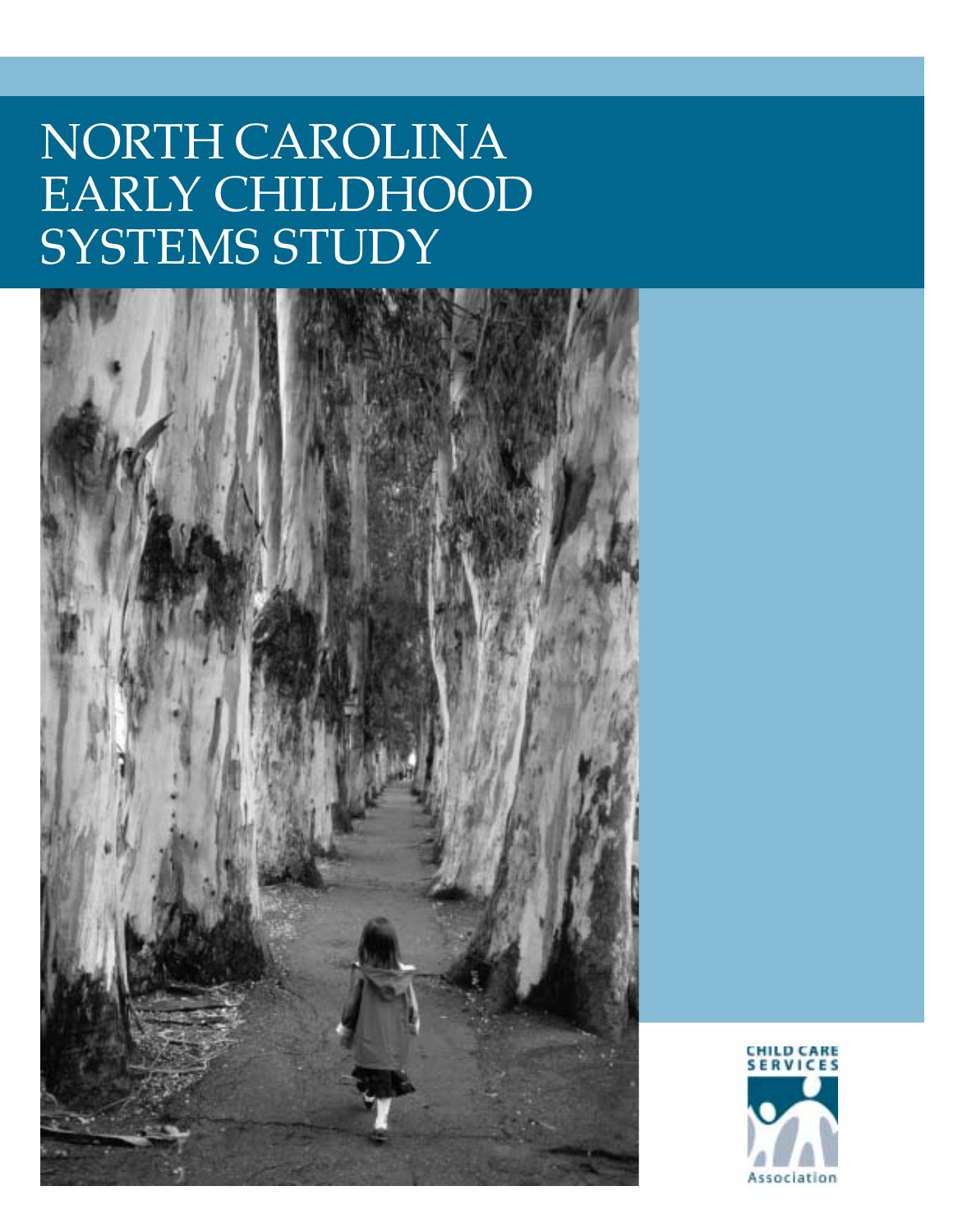### INTRODUCTION

Over the last ten years, North Carolina has made great strides in improving the early care and education of children across the state. We are heading in the right direction with changes to the provider licensing system that emphasize high quality child care programs with better educated teachers. Funds have been targeted to address the needs of the "whole" child from birth to five years and to programs for at-risk four-year-olds. By raising the income limits to qualify for a subsidy, more North Carolina families have access to quality child care. These initiatives have made a significant, positive difference in the lives of North Carolina's children and families. Where do we go from here?

Because each policy and program changes the balance in the whole system and because tighter budgets have caused these various programs to become competitors for limited funding, it is important to measure success, gaps and strengths from a systemic perspective and to give policy-makers a complete perspective on which their decisions may be based. Because evaluations tend to be done program by program, we miss the overall effect of changes to one



program in the whole system. North Carolina needs to continually and comprehensively assess all of its early childhood systems that support a child's readiness for school.

Our study takes a "whole system" view to examine and assess the laws, policies, programs and procedures North Carolina has to support the development of young children and ensure their readiness for school. Continual, comprehensive, systemic analysis will lead to better outcomes for children. The 2005 North Carolina Early Childhood Systems Study is a step in that direction.

### THE STUDY

The study examined laws, policies, procedures and rules grouped into six policy areas:

**1** Quality Early Care and Education Settings **2** Professional and Workforce Development **3** Informed Families, Informed Public

- **4** Governance and Coordination
- **5** Accountability and Results Orientation
- **6** Adequate Early Childhood Financing

### **Questions**

CCSA and the Advisory Committee assessed each of the **Six Policy Areas** with the following four questions:

- What are the policies and laws that affect the early care and education system?
- Do the policies and laws adequately address the needs of young children and families in North Carolina?
- What changes are needed?
- What interventions are needed to make the changes?

**Background** The North Carolina Early Childhood Systems Study was based on a modification of the 2003 edition of "Policy Matters, Improving the Readiness of Children for School" released by the Center for the Study of Social Policy. Revised by the authors of the original report, Sharon L. Kagan and Elizabeth Rigby, the new document offered a series of national standards to help states better understand gaps in services and acknowledge a comprehensive infrastructure designed to increase children's readiness for kindergarten.

Using the structure outlined in the framework, the Advisory Committee and Child Care Services Association determined the appropriate sources of data to document North Carolina's efforts in each policy area including relevant laws, policies, procedures,

funding and rules. Child Care Services Association compiled and reviewed these source documents and made recommendations to the Advisory Committee members regarding North Carolina's status in addressing each of the policy areas. The Committee members reviewed CCSA's preliminary assessment and came to agreement on that assessment. Using that assessment as a starting point, the Committee then determined where there were gaps and where the immediate focus should be placed to address those gaps. Next, the Committee created a list of suggested interventions, or action steps, they identified as priorities to improve the overall system. This report includes those priorities in its Findings section, and a condensed, subset of the *most urgent* priorities as its Plan of Action.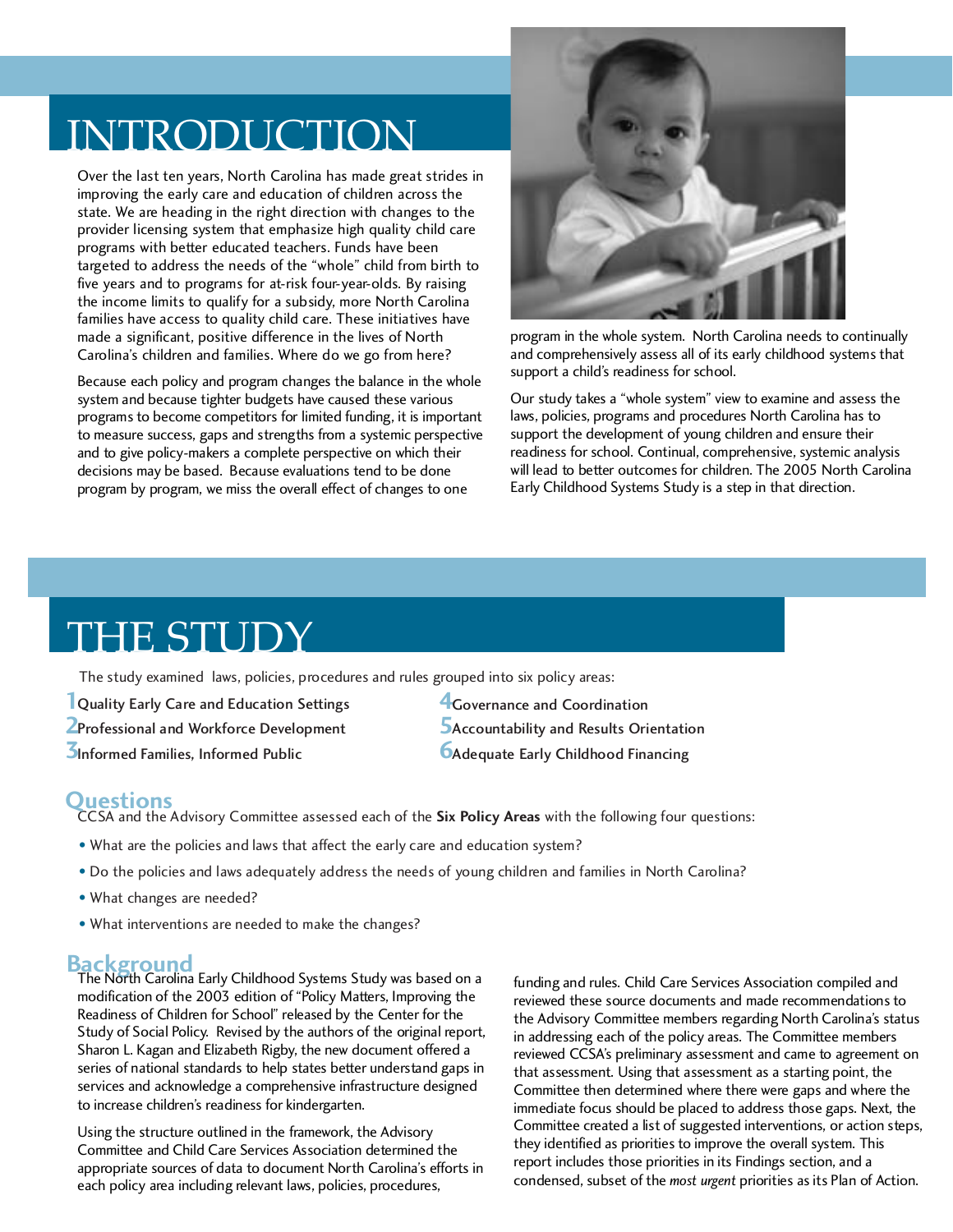### FINDINGS

The 2005 North Carolina Early Childhood Systems Study identifies the following interventions as priorities.

#### Quality Early Care and Education Settings

- Implement the following pre-service requirements for child care program personnel.
	- Require business training for all child care center directors.
	- $-$  Require each center to have an Instructional Leader with a 4-year degree in Early Childhood Education.
	- Require center-based teachers to have an Associate's degree in Early Childhood Education.
- Change group size and teacher-to-child ratio requirements for 3- and 4-year olds to 1:10 with a maximum group size of 20 (at minimum licensing levels for centers).
- Eliminate public school programs from the exemptions outlined in North Carolina law (GS110-86).
- Implement consistent regulations across all programs, regardless of auspice (nonprofit, faith-based, etc.).

#### Professional and Workforce Development

Implement a single statewide salary supplement with a local option to enhance the amounts of the supplements.

#### Informed Families, Informed Public

- Build on the existing child care resource and referral system to cover the entire state with effective services and information for parents, child care programs, and communities.
- Provide opportunities for all families to receive parenting information when children are born or adopted. Coordination of available parenting resources should reach diverse populations.

#### Governance and Coordination

Establish a cabinet level authority to lead coordination of the Early Childhood systems and create a corresponding operational unit. The cabinet should develop a comprehensive and coordinated 5-year plan and budget.

#### Accountability and Results Orientation

- Require the use of an instructional assessment for 3- and 4-year-old children in programs that receive public funds.
- Require and monitor the use of program and early learning standards in all five domains of school readiness for publicly funded programs serving 3- and 4-year-olds.

#### Adequate Early Childhood Financing

- Increase child care subsidy reimbursement over 3-5 years. Subsidy rates for five star centers and homes should reflect at least a 25% enhancement above rates for one star centers and homes. Efforts to improve subsidy rates should focus first on programs serving infants and toddlers.
- Increase eligibility and funding for all 3- and 4-year-old children to access high quality pre-kindergarten programs.
- Invest in programs specific to infants and toddlers.
- Increase subsidy payment rates to the 75th percentile of the market rate based on a market rate survey that is determined no less than every two years and indexed each year.
- Institute a refundable child and dependent care tax credit for low income families.

## PLAN OF ACTION

The Advisory Committee narrowed the original list of priorities from the Findings section to focus on the most urgent for development of the Plan of Action. The main goal is to better equip the Early Childhood System to prepare children for school and lifelong success. The three most urgent priorities directly impact the system on several different levels, but all were selected based on manageability, impact, potential cost, and need. Advisory Committee members sought to highlight action steps that are feasible, cost effective and have the most potential for a significant, positive impact on young children.

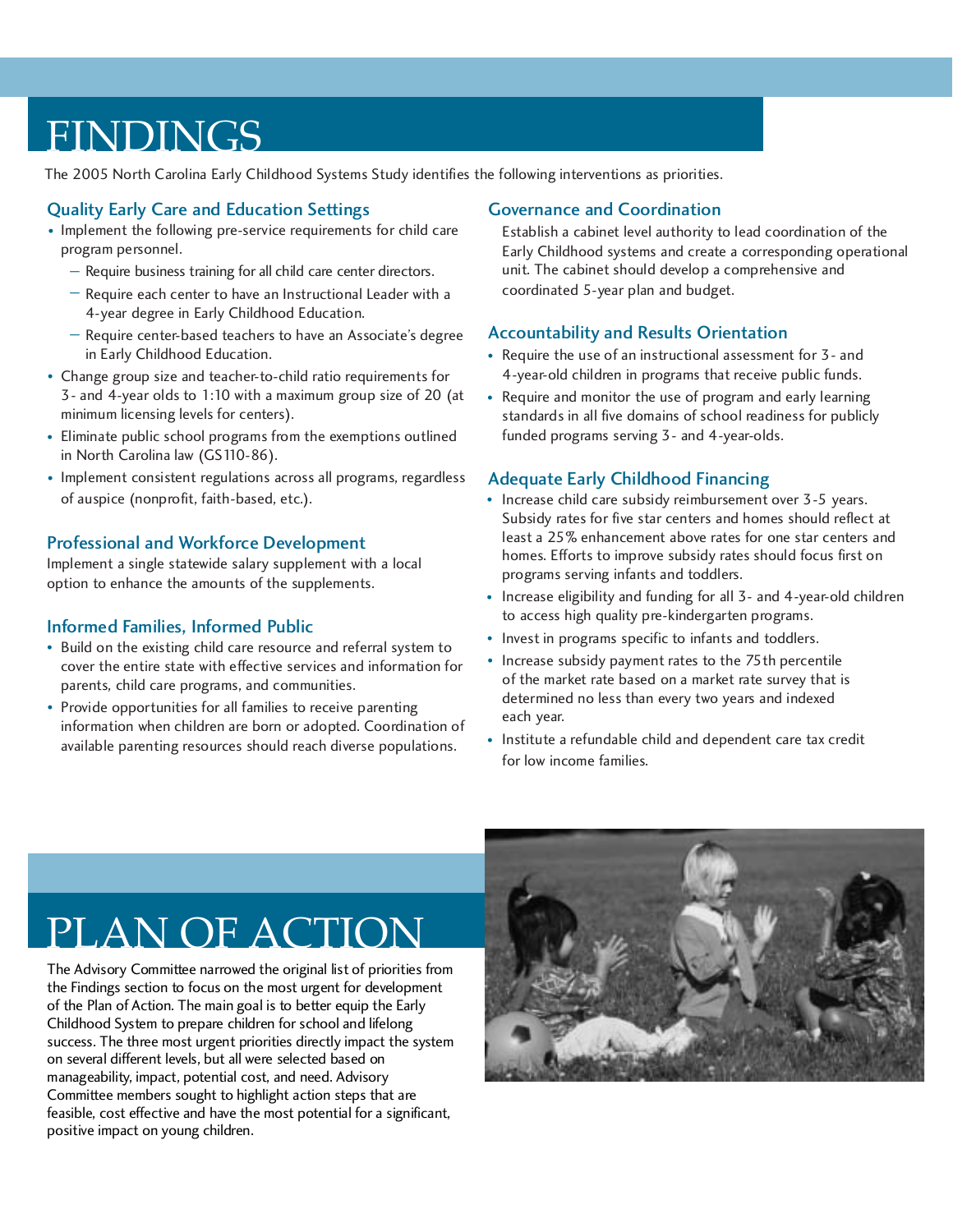### **Priority 1**<br>Increasing/Redistributing Subsidy Payments

The first intervention identified as a priority combines two of the original priorities: (1) Focusing on infants and toddlers first; and increase subsidy reimbursement over 3-5 years. This effort would ensure that rates for five star centers and homes were at least 25% higher then those for one star programs. (2) Child care subsidy payment rates should be increased to the 75th percentile of the market rate based on a market rate survey that is determined no less than every two years and indexed each year.

|                                                                  | Increase payment rates for infants and toddlers, reward higher star programs sufficiently and |  |  |
|------------------------------------------------------------------|-----------------------------------------------------------------------------------------------|--|--|
| create a regular rate setting process to keep up with inflation. |                                                                                               |  |  |

| <b>Strategy</b><br>Used to Accomplish Goal                                                                     | Who<br>Should Take the Lead                                                                                                                          | When<br>Should Goal be Accomplished |
|----------------------------------------------------------------------------------------------------------------|------------------------------------------------------------------------------------------------------------------------------------------------------|-------------------------------------|
| Work with child care providers to support<br>better rates.                                                     | Child Care Coalition, North Carolina Early Childhood<br>Association, Smart Start, Child Care Resource and Referral<br>Agencies, Child Care Providers | <b>Now</b>                          |
| Analyze payment rates. Study cost models<br>to show the differential.                                          | FPG Child Development Institute & The Urban Institute                                                                                                | December 31, 2005                   |
| Identify Key House and Senate leaders to<br>take on issue. Explore a no or low cost rate<br>increase strategy. | North Carolina Division of Child Development &<br>North Carolina Child Care Coalition                                                                | December 31, 2005                   |
| Introduce budget provision to increase rates.   Key Policy Makers                                              |                                                                                                                                                      | <b>Now</b>                          |

#### **Priority 2** Develop an Early Childhood Cabinet

The Advisory Committee overwhelmingly supported the development of a cabinet level authority with an operational unit to focus on early childhood programs and policies. The goal of the cabinet would be to

decrease overlap in the service delivery systems and work to streamline and centralize early childhood education efforts in the state. The Committee developed the following plan for implementation by 2007.

**Establish an EC cabinet level authority to lead in coordination of systems and create a corresponding operational unit. The cabinet should develop a comprehensive and coordinated 5-year plan and budget.**

|                                                                                                                                                                                      |                                                    | When            |
|--------------------------------------------------------------------------------------------------------------------------------------------------------------------------------------|----------------------------------------------------|-----------------|
| <b>Strategy</b>                                                                                                                                                                      | <b>Who</b>                                         | Should Goal     |
| Used to Accomplish Goal                                                                                                                                                              | Should Take the Lead                               | be Accomplished |
| Develop a blueprint document as a springboard for discussion. The blueprint should include both the<br>why and how of the cabinet level authority.                                   | State early childhood and<br>public policy leaders | By 2007         |
| Recruit support of key business and foundation leaders.                                                                                                                              | State early childhood and<br>public policy leaders | By 2007         |
| Seek key legislative support.                                                                                                                                                        | State early childhood and<br>public policy leaders | By 2007         |
| Urge the State Board of Education to see creation of this cabinet authority as imperative<br>and a high priority.                                                                    | State early childhood and<br>public policy leaders | By 2007         |
| Emphasize the overwhelming support North Carolina Early Childhood Systems Study Advisory<br>Committee members have for the creation of a cabinet level authority on early childhood. | State early childhood and<br>public policy leaders | By 2007         |
| Solicit support and interest of North Carolina's Governor                                                                                                                            | State early childhood and<br>public policy leaders | By 2007         |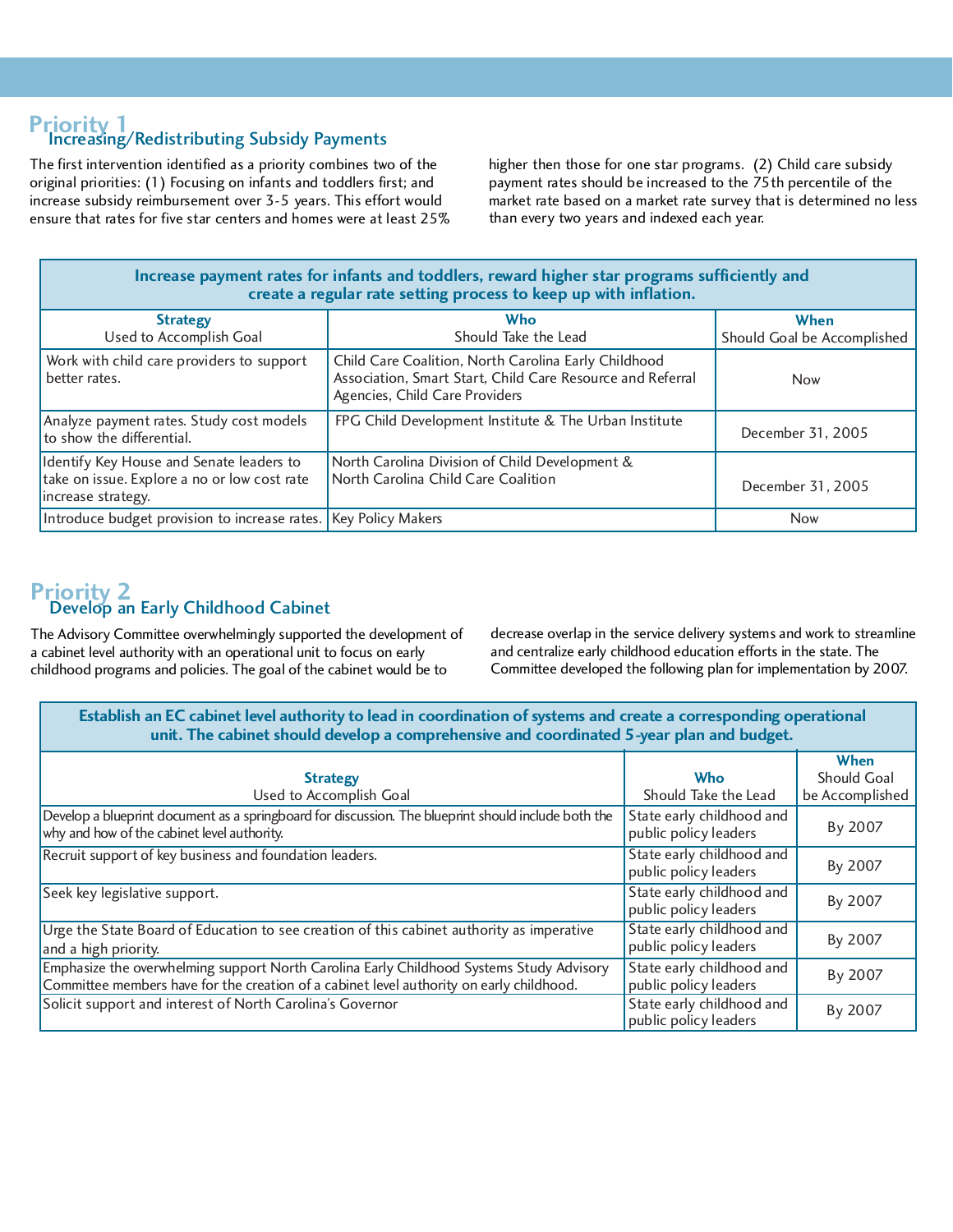#### **Priority 3 Monitoring and Requiring Instructional and** Child Assessments

The second identified intervention also combined two priorities: (1) The required use of an instructional assessment for publicly funded programs serving 3- and 4-year-olds and; (2) The required use of program and early learning standards in all five domains of

school readiness for publicly funded programs serving 3- and 4-year old children. The Advisory Committee developed the two-year plan found in the following table to implement this intervention.

#### **Require and monitor the use of program standards and early learning standards in all five domains of school readiness for 3- and 4-year-old programs receiving public funds**

| <b>Strategy</b><br>Used to Accomplish Goal                                                                                                                                                                                                                                                                                                                   | Who<br>Should Take the Lead                                                                                                                                                                                 | When<br>Should Goal be Accomplished                                                                                                                            |
|--------------------------------------------------------------------------------------------------------------------------------------------------------------------------------------------------------------------------------------------------------------------------------------------------------------------------------------------------------------|-------------------------------------------------------------------------------------------------------------------------------------------------------------------------------------------------------------|----------------------------------------------------------------------------------------------------------------------------------------------------------------|
| <b>Public Schools</b> – State Board of Education endorses<br>program standards as they did the early learning<br>standards and strongly encourages public school<br>programs to implement all standards.                                                                                                                                                     | <b>Collaborative Team that is appointed</b><br>representing DPI, More at Four, DCD, Smart<br>Start, and Head Start that oversees a<br>coordinated approach to implementing<br>standards across all sectors. | Early learning standards - implement in<br>2005-06 school year;<br>Program standards - endorsed by SBE<br>in 2005-06 and implement in 2006-<br>07 school year. |
| Child Care - Implement a voluntary process for<br>child care centers to participate in implementing all<br>standards; eventually pursue a statutory change to<br>require that all programs that receive subsidy<br>implement the standards and increase subsidy rates.                                                                                       | <b>Collaborative Team</b>                                                                                                                                                                                   | Voluntary process for child care centers<br>beginning in 2005-06 and phased in<br>over several years.                                                          |
| More at Four - More at Four Task Force adopts early<br>learning standards, revises existing program stan-<br>dards as needed, and requires all programs receiving<br>More at Four funds to implement all standards; More<br>at Four monitors programs for compliance.                                                                                        | <b>Collaborative Team</b>                                                                                                                                                                                   | 2005-06 school year                                                                                                                                            |
| <b>Smart Start - North Carolina Partnership for Children</b><br>board endorses program and early learning standards<br>and recommends that programs receiving Smart Start<br>funds implement standards; eventually North Carolina<br>Partnership for Children requires programs funded by<br>Smart Start to implement them and provides additional<br>funds. | <b>Collaborative Team</b>                                                                                                                                                                                   | Program standards and early learning<br>standards adopted in 2005-06;<br>implement in 2006-07 or earlier if<br>possible.                                       |
| Developmental Day - Mental Health Commission<br>adopts the program standards and early learning<br>standards for developmental day programs for<br>3- and 4-year-olds; encourages programs to<br>implement and eventually requires them.                                                                                                                     | <b>Collaborative Team</b>                                                                                                                                                                                   | Program standards and early learning<br>standards adopted in 2005-06.                                                                                          |
| Head Start - Head Start programs invited to<br>implement standards voluntarily; collaborative team<br>pursues effort to educate and encourage Head Start<br>programs to participate; Head Start programs that<br>receive state funds implement as required by those<br>funding sources.                                                                      | <b>Collaborative Team</b>                                                                                                                                                                                   | Voluntary implementation beginning<br>in 2006-07 school year unless<br>required by another funding source<br>to implement in 2005-06.                          |